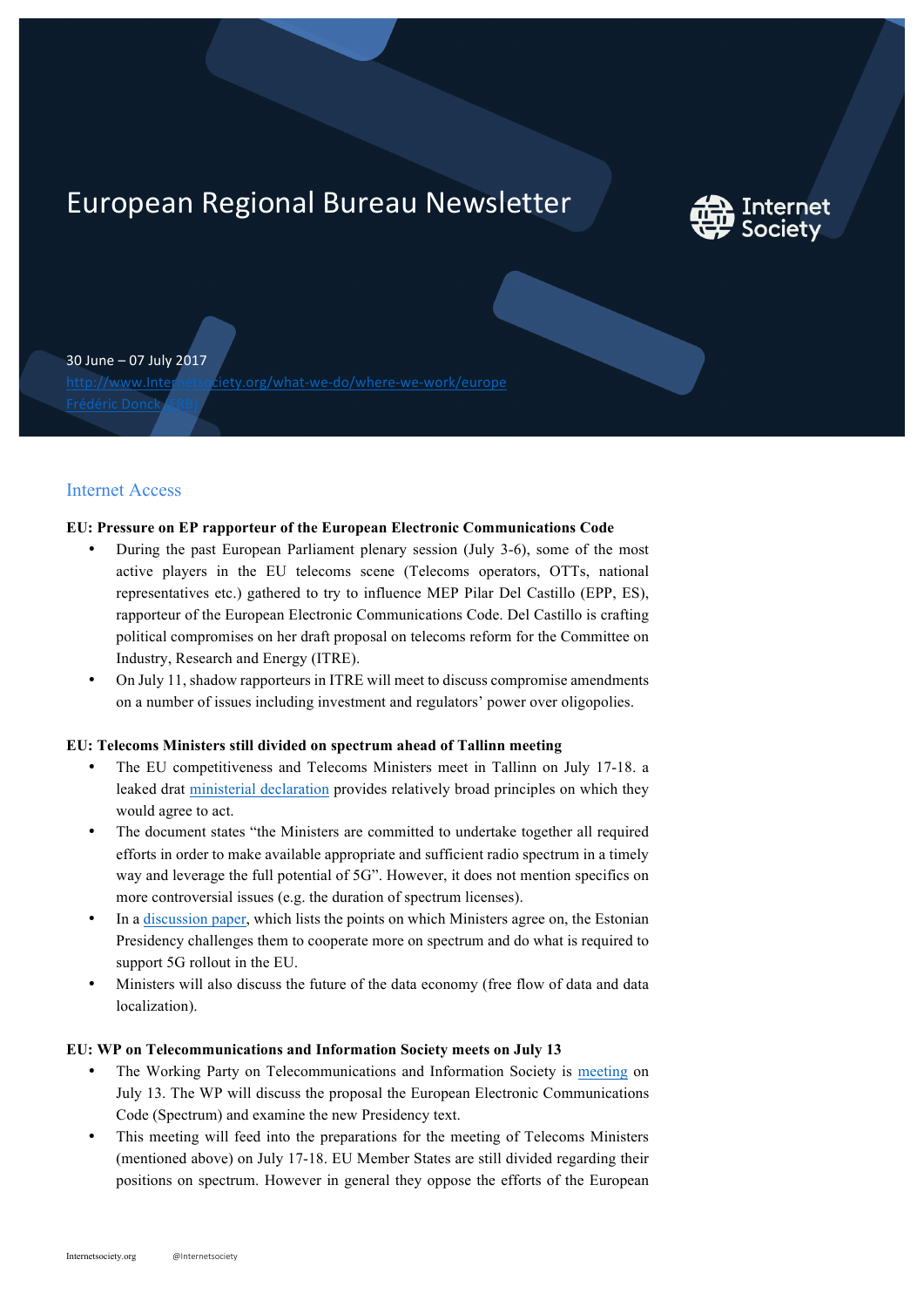## Trust

## **EU: 83 groups and eminent individuals ask Five Eyes Ministers not to weaken encryption**

- On June 30, 83 groups sent a joint letter to the Ministers of the Five Eyes security community (United States, United Kingdom, New Zealand, Canada, and Australia) to emphasize the importance of national policies that encourage the development and use of strong encryption. The letter was sent after a meeting of national agency officials from the five states to discuss plans to press technology firms to share encrypted data with security agencies.
- The signatories of the letter called the Ministers to "respect their right to use strong encryption and pursue any additional dialogue in a transparent forum with public participation."

#### **UK: Prime Minister Theresa May's cabinet briefed on cybersecurity**

- On July 4, UK Prime Minister Theresa May's cabinet was briefed on measures the government is putting in place to protect the country from cyberattacks, following a wave of incidents affecting British organizations in the past months.
- The British Information Commissioner's Office (ICO) aims at keeping close ties with the EU on data protection. In its International Strategy 2017-2021, ICO emphasized the uncertainty presented by Brexit, including whether UK citizens' data will be able to travel to the EU and how privacy protections in the rest of the world will be managed. The ICO wants to see a data transfer deal between the two parties under which privacy in the UK would be equally protected as under EU law.

#### **Ukraine: Ukraine cyber police blocked second cyberattack**

- According to Ukrainian Interior Minister Arsen Avakov's post on Facebook, on July 4, the Ukrainian cyber police prevented another malware attack.
- Last week malware dubbed "NotPetya" spread worldwide having originally hit Ukraine systems. Employees of the Ukrainian company which may have inadvertently spread the massive virus outbreak could now face criminal charges, accused of having aided the attack.

## **EU: Estonian Presidency presented its programme at the European Parliament Plenary**

- On July 5, the European Parliament Plenary heard from the Council and Commission on the programme of activities of the Estonian Presidency.
- Jüri Ratas, Prime Minister of Estonia, listed the four priorities that the Estonian Presidency will focus on over the next 6 months. These include a digital Europe and the free movement of data, which is considered to be the " $5<sup>th</sup>$  freedom in the EU". According to the PM, it is fundamental to improve the interoperability of information systems, data protection, and the quality of data exchange.
- Andrus Ansip, Vice-President of the Commission, Commissioner for the Digital Single Market, was also present. Welcoming the new presidency, he stressed the importance of investing in the digital future, and strengthening cybersecurity.

#### **EU-US: US group calls on EU to cancel Privacy Shield**

• On July 5, Jeffrey Chester, Executive Director of the Center for Digital Democracy (CDD), a leading US based NGO specializing in consumer data protection issues in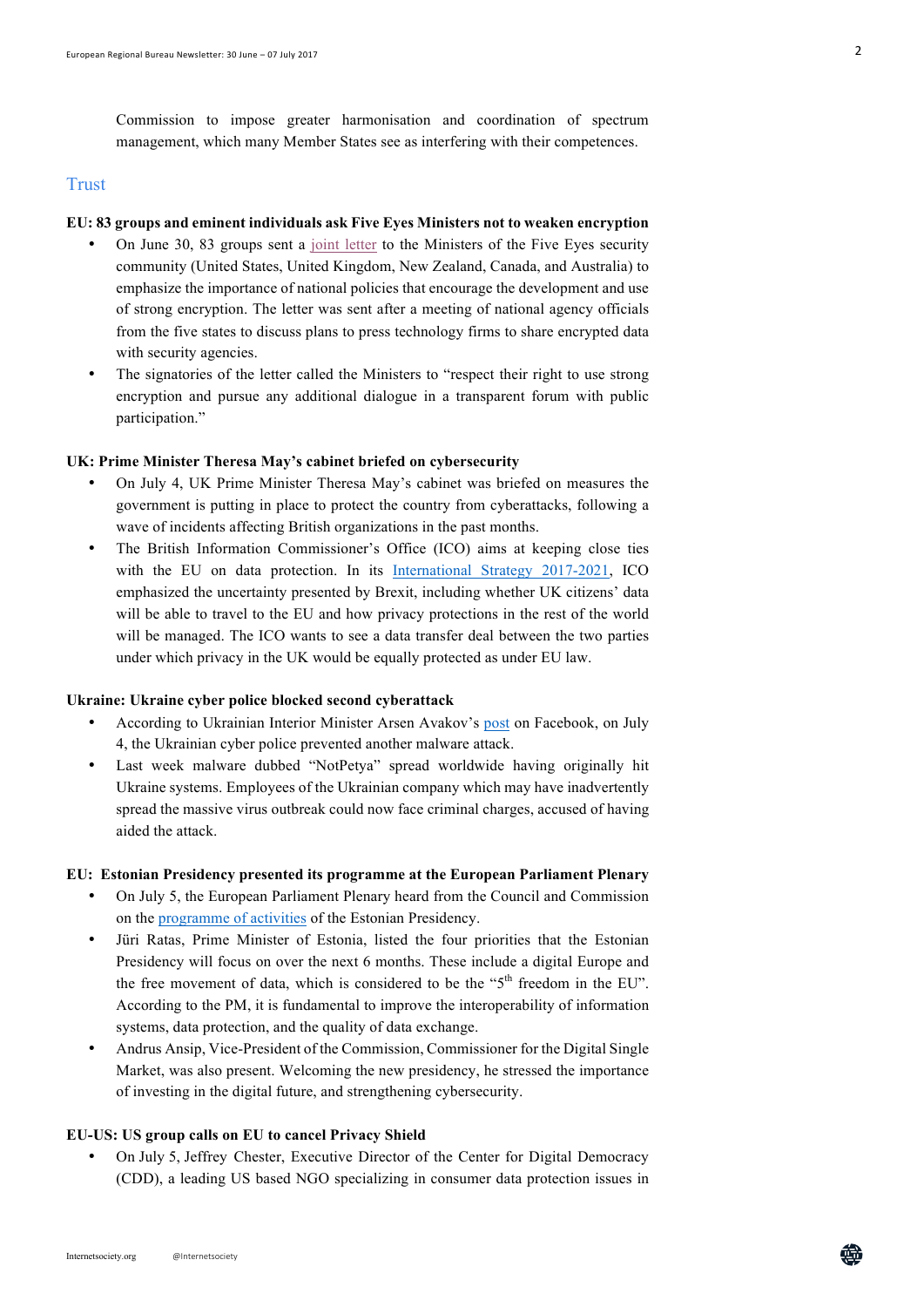the digital marketplace, has called for the European Commission to terminate the Privacy Shield agreement, saying the US hasn't held up its end of the bargain.

- In a letter addressed to Bruno Gencarelli, Head of the Unit for data protection at the European Commission's Directorate-General for Justice and Consumers, he outlined "the failure of the US to have its own effective legal privacy framework and the failure of Privacy Shield participants not only to disclose their practices but also to ensure that they fully respect the EU approach to data protection".
- The EU and the US will start the first annual review of Privacy Shield in September. The pact, which gives companies legal protections as they move data between the two countries, was formalized last July.

#### **EU-Japan: Trade deal signed leaving data flows out**

- On 6 July, the European Union and Japan reached a political agreement on a free-trade deal. However, this deal does not include specifics on data flows.
- Following months of talks, European Commission President Jean-Claude Juncker and Japanese Prime Minister Shinzō Abe signed a joint (and non-binding) statement that "the free flow of information is a fundamental principle to promote the global economy" and they have promised a transfer deal for personal data, including through a simultaneous finding of an adequate level of protection by both sides, by early 2018.

# **EU: MEP suggests hearing with Larry Page while Commission moves forward on Google Android antitrust case**

- MEP Ramón Tremosa (ALDE, ES) a strong supporter of the  $E2.4$  billion fine on Google — will ask the European Parliament's Committees on Economic and Monetary Affairs (ECON), and on the Internal Market and Consumer Affairs (IMCO), to invite Google founder Larry Page for a hearing. According to MEP Tremosa, Mr Page would not need to discuss the Google antitrust case, but could discuss his views on Europe's economy and tech scene.
- In the meanwhile, another Google antitrust case, on Android, seems to be moving forward. According to some sources, the case could be closed by the end of the year.

## **EU: GSMA and ETNO Joint Position: The proposed European ePrivacy regulation**

- GSMA, the association representing mobile operators worldwide, and ETNO, the European Telecommunications Network Operators' Association, have released a joint position on the proposed ePrivacy Regulation, now being discussed in the European Parliament.
- The GSMA and ETNO are calling for the EU to consider the following areas to ensure the end result strengthens consumer trust and encourages digital innovation. They recommend modifying the ePR to provide electronic communications service providers with greater flexibility to use data responsibly, and urge that further compatible processing is permitted, provided that privacy risks are mitigated through safeguards such as pseudonymisation.
- The two believe the ePR should protect the confidentiality of consumers' communications, avoiding inconsistency with the General Data Protection Regulation, which will come into force in 2018.

#### **Other**

#### **EU: European Commission suggests digital issues for the top of the G20 agenda**

• On July 4, European Commission President Jean-Claude Juncker and European Council President Donald Tusk have sent a joint letter to EU Heads of State or